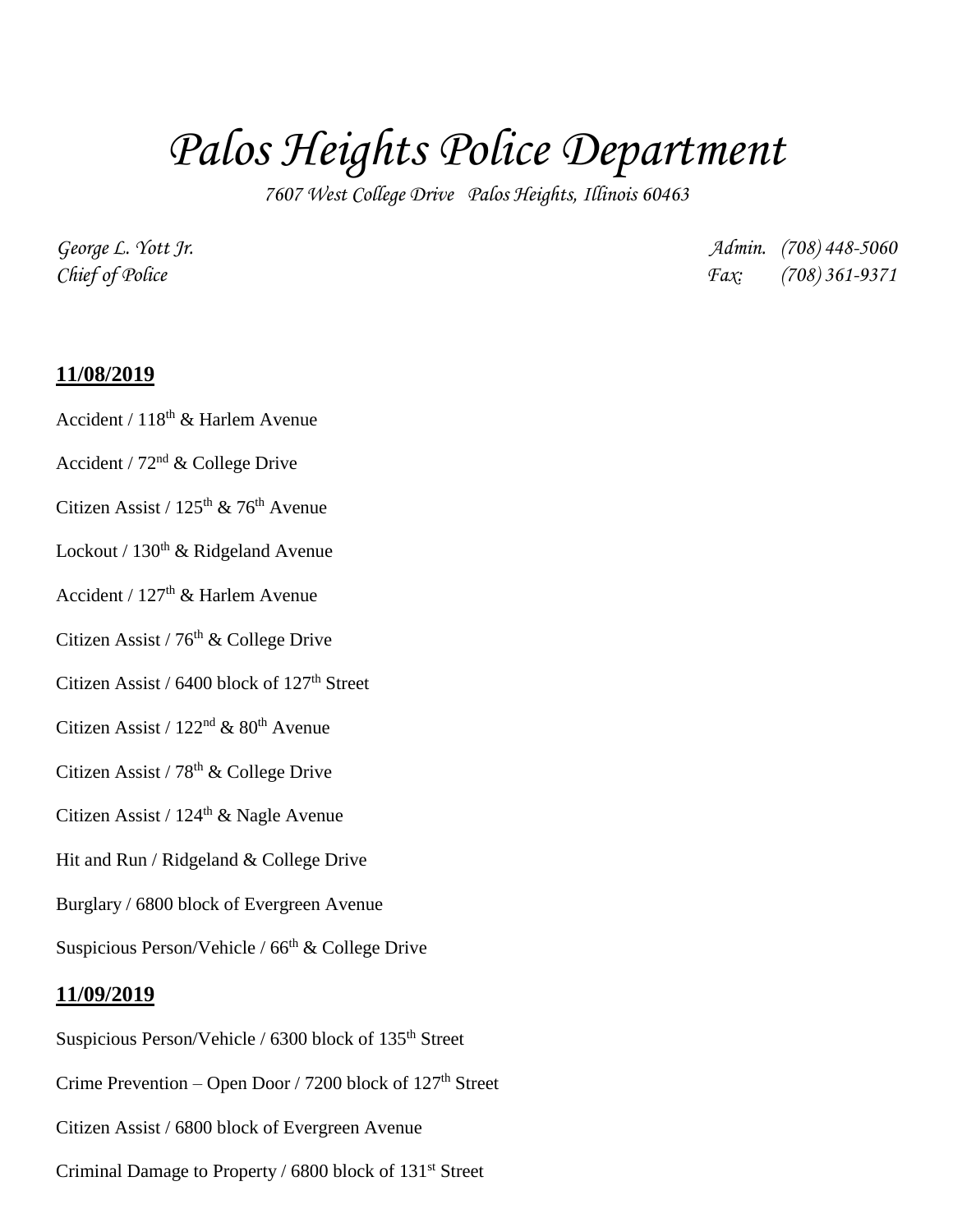Deceptive Practice / 121<sup>st</sup> & Ridgeland Avenue Suspicious Person/Vehicle /  $120^{th}$  &  $74^{th}$  Avenue Accident /  $118^{th}$  & Southwest Highway Loud Noise / Spyglass Circle Accident /  $126<sup>th</sup>$  & Ridgeland Avenue Recovered Stolen Property / Harvey Police Department Suspicious Person/Vehicle / 122nd & Nagle Avenue Suspicious Person/Vehicle / 131<sup>st</sup> & Oak Ridge Trail **11/10/2019** Crime Prevention – Open Door / Ute Lane Crime Prevention – Open Door /  $125<sup>th</sup>$  & Navajo Drive Hit and Run /  $125^{\text{th}}$  &  $71^{\text{st}}$  Court Domestic / 72nd & College Drive Citizen Assist / 128<sup>th</sup> & Harlem Avenue

Citizen Assist / Forest Hill Court

Citizen Assist / 122nd & Arbor Trail

Traffic Altercation /  $127<sup>th</sup>$  & College Drive

Suspicious Person/Vehicle / 7000 block of 127<sup>th</sup> Street

Suspicious Person/Vehicle / 123rd & 73rd Avenue

Citizen Assist /  $122<sup>nd</sup>$  &  $80<sup>th</sup>$  Avenue

## **11/11/2019**

Citizen Assist /  $124<sup>th</sup>$  & 76<sup>th</sup> Avenue Motorist Assist / Harlem Avenue & College Drive Motorist Assist / 73rd & College Drive Solicitor Complaints / Ridgeland Avenue & College Drive Accident /  $128<sup>th</sup>$  & Harlem Avenue